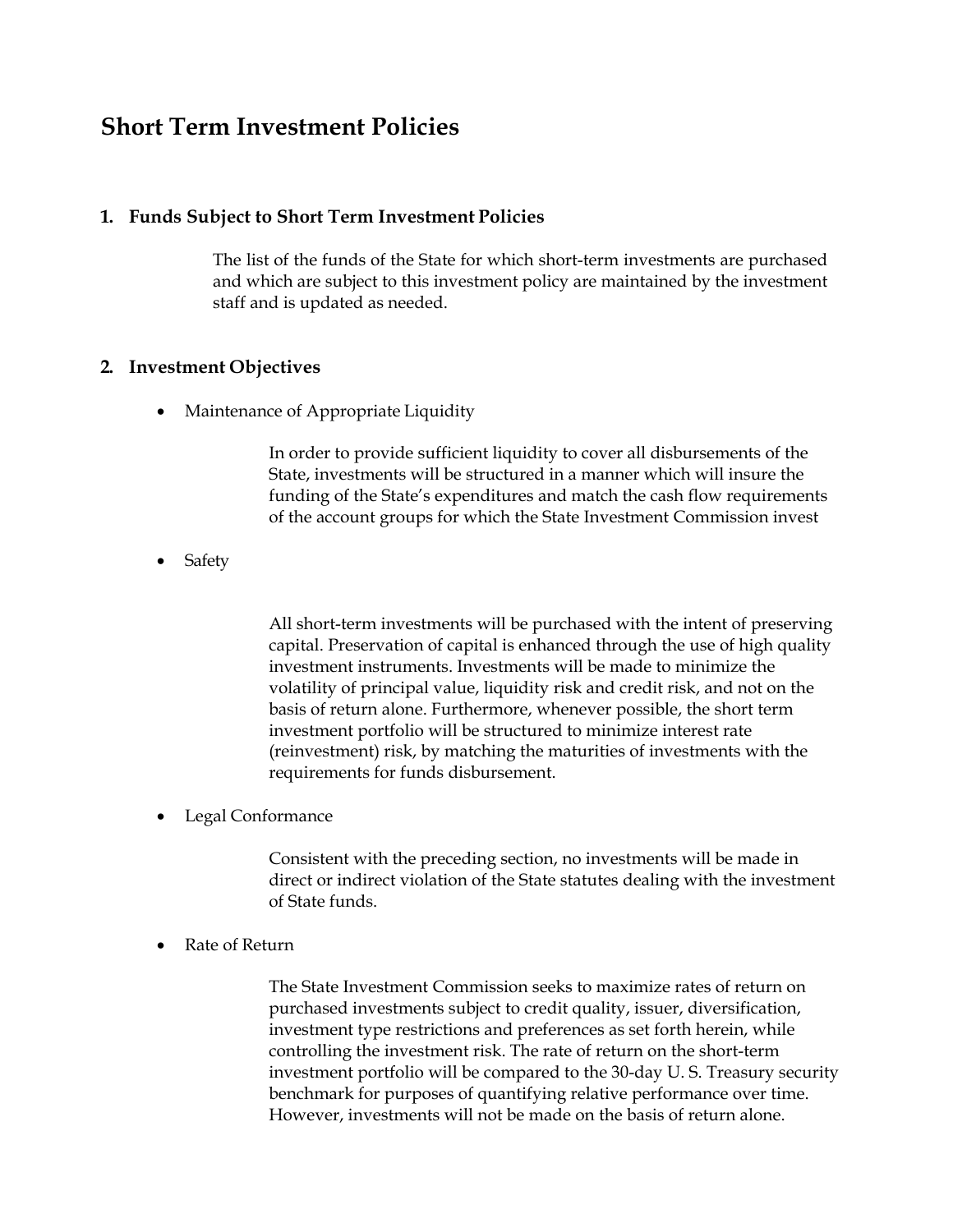## **3. Operations**

Monitoring the Portfolio

The State Investment Commission (SIC) will monitor the investment transactions on a monthly basis by reports prepared by the General Treasurer's Office. These reports will outline the structure of the portfolio and any variances to the provisions outlined in the policies. In addition, the reports will present the market value of the portfolio.

Ethics and Conflicts of Interest

Employees of the General Treasurer's Office involved in the investment process shall refrain from personal activity that could conflict with the proper execution and management of the short- term investment program, or that could impair their ability to make impartial decisions.

Internal Controls

In administering the short-term investment policies of the State, the General Treasurer's Office will implement an appropriate system of internal control to prevent any loss of public funds due to fraud, error, misrepresentation or imprudent actions. This system of internal controls will be subject to review annually as part of the audit process performed by the Auditor General.

Collateralization

In 2010 the Office of the General Treasurer strengthened the collateralization requirements outlined in Chapter 10.1 of Title 35 of the General Laws entitled "Collateralization of Public Deposits" to state that *all* deposits held by financial institutions on behalf of the State must be fully collateralized at no less than 102% of principal. The only current exceptions are amounts covered by federal deposit insurance (either banks' Federal Deposit Insurance Corporation or thrifts' National Credit Union Administration) or held in the Ocean State Investment Pool, which has its own investment mandate determined by the Legislature.

There are two acceptable types of collateral. Debt instruments issued by the United States Treasury or by the following agencies of the US Government: Federal Home Loan Bank, Federal Farm Credit Banks, Government National Mortgage Association, Federal Home Loan Mortgage Corporation, and Federal National Mortgage Association can serve as pledged collateral at the 102% of principal threshold. Such collateral shall be held in custody in one of the following three ways, listed in order of the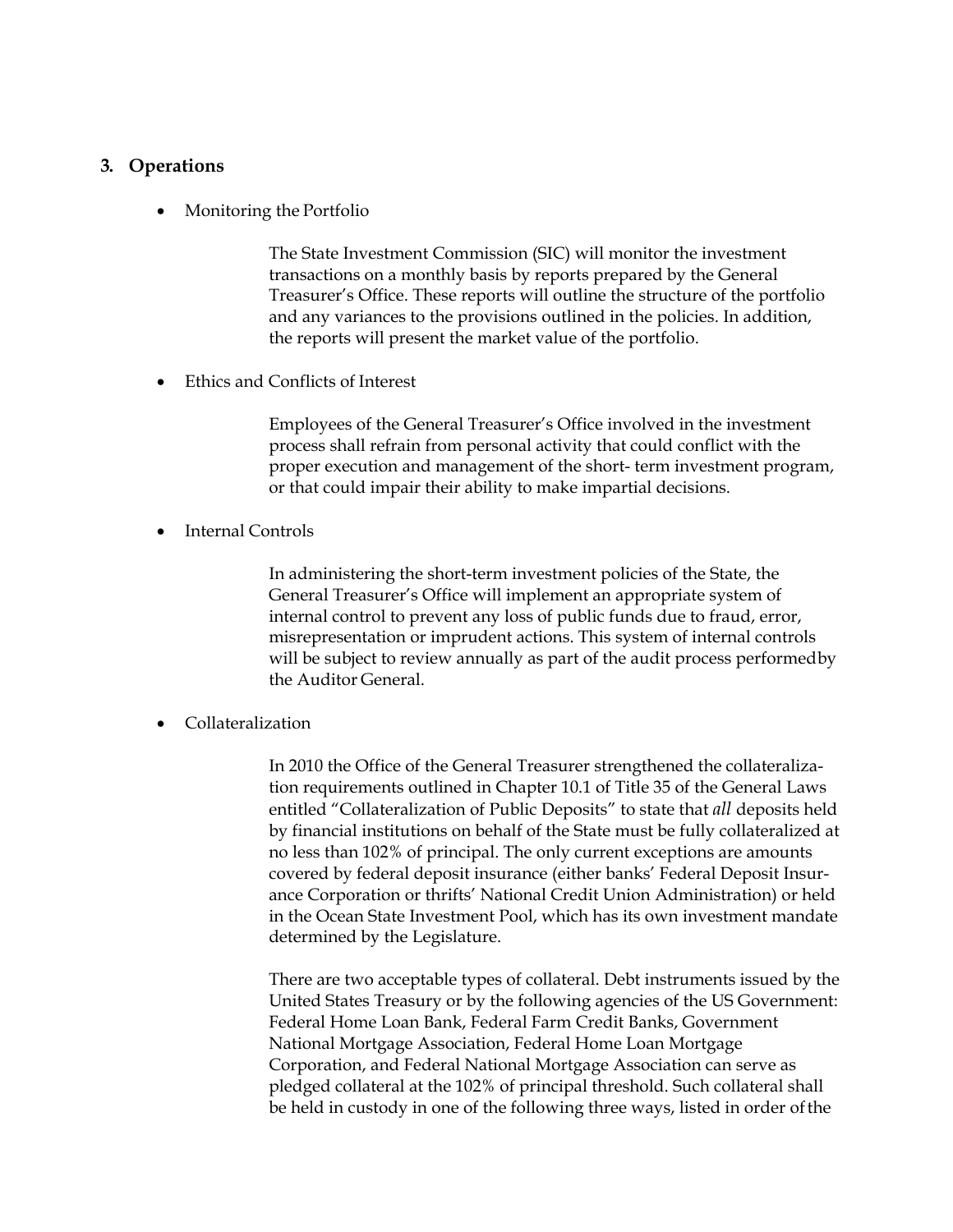State's preference: a) in the custody of an independent third-party institution and evidenced by a written agreement, b) in the custody of the Federal Reserve Bank in an account held in the State's name and evidenced by a written agreement, or c) in a separate account at the financial institution and evidenced by a written agreement. The State's custodian at present is BNY Mellon. The value of collateral shall be marked to market on a weekly basis by the custodian, and each depository institution will provide a quarterly report certifying compliance with this requirement, including a detailed listing of the amount and type of collateral held.

Alternatively, the Office of the General Treasurer may place investments with institutions that have obtained a letter of credit for the benefit of the State of Rhode Island from one of the Federal Home Loan Banks. The letter(s) of credit must represent 100% of the value of the state's investments they are supporting. Letters of credit must be submitted to the Office of the General Treasurer for custody.

Acceptable Investments

The State may only invest funds in the following instruments in accordance with this policy:

- (i) U.S. Treasury Bills, short-term obligations issued by the United States Government with maturities of one year or less.
- (ii) Near-Maturity U.S. Treasury Notes or Bonds, obligations issued by the United States Government with a remaining maturity of 397 days or less.
- (iii) U.S. Agency Obligations, short-term obligations of U.S. Government Agencies or Instrumentalities with maturities of 397 days or less. However, investments in U.S. Agency obligations that have been securitized in a collateralized mortgage trust are prohibited.
- (iv) Certificates of Deposit (CDs), obligations issued by financial institutions for specific maturities at a stated rate of interest. Maturities of CDs must be 397 days or less.
- (v) Repurchase Agreements (Repo), a contractual obligation between the State and a seller. In a Repo, the seller receives cash and delivers U.S. Treasury or U.S. Agency securities with maturities of no longer than 3 years as collateral, which is custodied at a third party. The collateral value is to be marked to market weekly. The Repo seller agrees to repurchase the securities at predetermined dates and rates. Repos may only be purchased from financial institutions or broker/dealers who have signed a master repurchase agreement acceptable to the State Investment Commission. The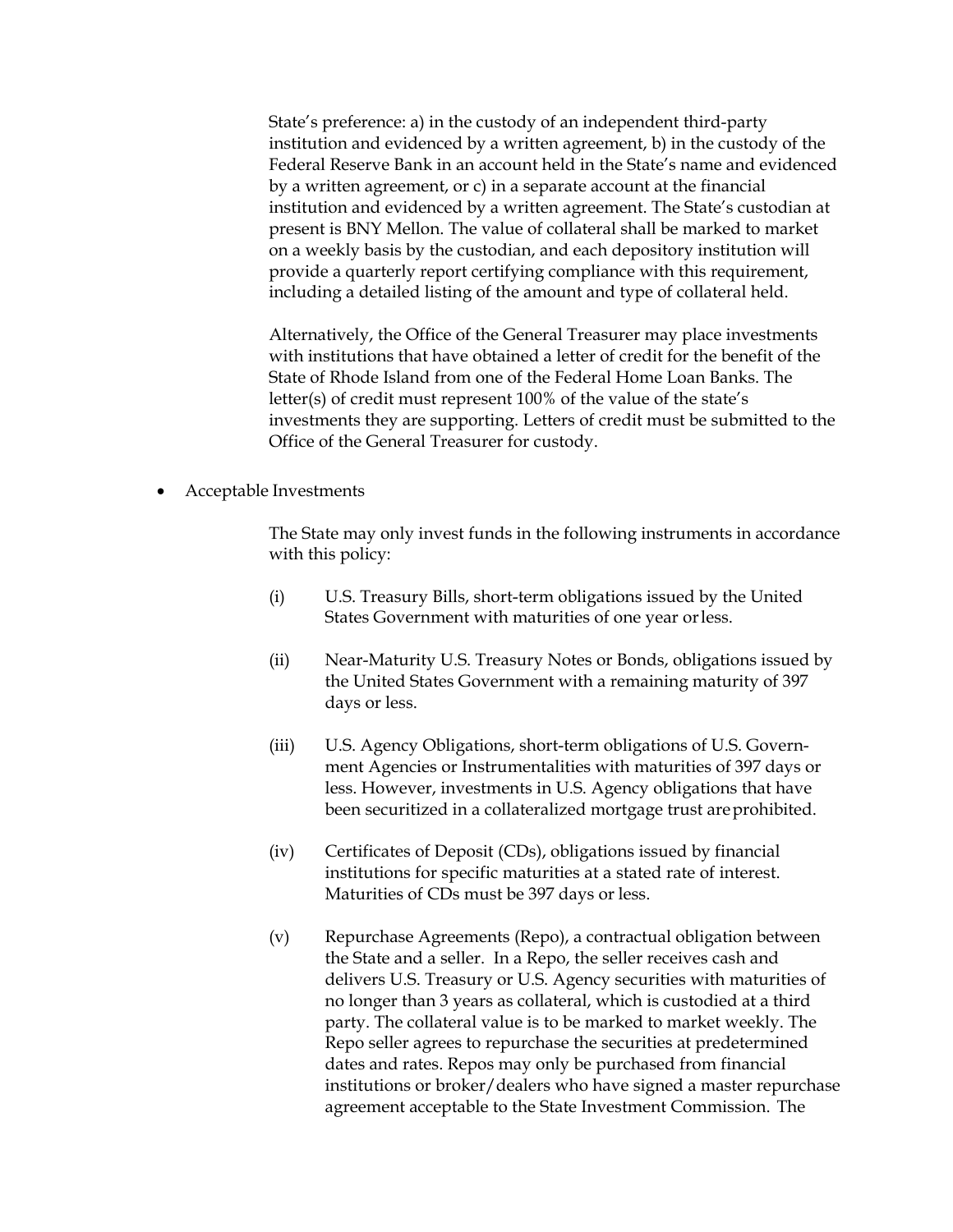approved form of Master Repurchase Agreement is the current form used by Bond Market Association (formerly the Public Securities Association). Reverse Repurchase Agreements are prohibited.

- (vi) Commercial Paper (CP), a promissory note issued by a corporation for a specific maturity at a stated rate of interest. To be eligible for purchase, the rating on the commercial paper must be rated at least A2 by Standard & Poor's Corporation ("S & P"), or P2 by Moody's Investors Service ("Moody's"), or an equivalent short-term rating from another nationally recognized statistical rating organization (NRSRO). Maturity of commercial paper investments should not exceed 90 days, except under special circumstances. Furthermore, no issuer can represent more than 40% of the total CP investment portfolio or 10% of the overall short-term portfolio.
- (vii) Eurodollar Time Deposits, an offshore deposit in a domestic bank with a foreign branch. These deposits are the obligations of the domestic bank, but are subject to the banking regulations of a foreign country. As such, Eurodollar Time Deposits can enjoy more flexible bank reserve requirements and do not carry federal deposit insurance. For this reason, Eurodollar Time Deposits can offer a premium yield over domestic bank time deposits. To be eligible for purchase, the Eurodollar Time Deposit must be a deposit of a domestic commercial bank. The maximum maturity of a Eurodollar Time Deposit is limited to sixty days.
- (viii) Money Market Mutual Funds, a mutual fund that holds investments in short-term obligations with maturities of 397 days or less. State funds may be invested in Government or Treasury money market mutual funds. Per Securities and Exchange Commission (SEC) regulations, such portfolios consist only of U.S. Treasury Securities, U.S. Agency obligations and repurchase agreements fully collateralized by such securities. Money market mutual funds must be registered with the SEC under the Investment Company Act of 1940 and subject to Rule 2a-7 to qualify for investment.
- (ix) Ocean State Investment Pool (OSIP), an advisor-managed cash portfolio approved through legislation in June of 2011. Assets in OSIP may only be invested in securities that would constitute "Eligible Securities" under and as defined in Rule 2a-7 of the Investment Company Act of 1940. Additionally OSIP must be managed to meet the criteria for amortized cost measurement as defined by the Government Accounting Standards Board (GASB) Statement Number 79. The maximum maturity of any security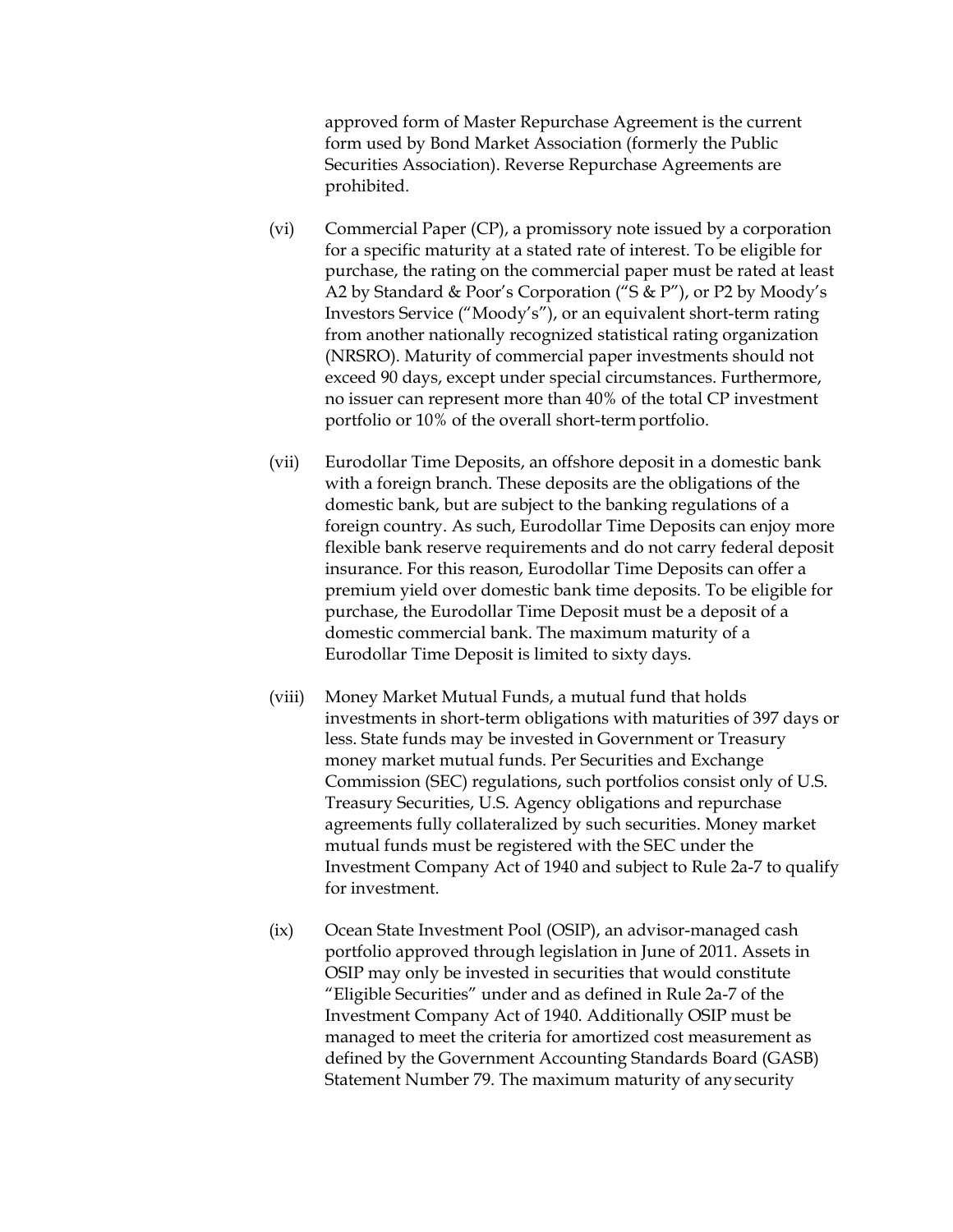value in the pool will also be limited to the guidelines of Rule 2a-7 and Statement Number 79.

- (x) Collateralized Deposit Account. State funds can be invested into deposit accounts with agreed rates of return and guaranteed availability of funds. Funds on deposit within the account are collateralized in accordance with the requirements noted above and are adjusted daily as needed.
- (xi) Overnight Sweep Account, an interest-earning account into which funds may be automatically transferred. The State's excess funds in one bank account may be automatically swept into an interestearning account with the same bank and invested overnight, as long as funds on deposit are collateralized in accordance with the requirements noted above for Collateralized Deposit Accounts and are adjusted daily as needed.
- (xii) Insured Cash Sweep Municipal Checking Money Market Account (ICS), investments distributed by a promontory network to multiple banks to qualify for federal deposit insurance, in return for an agreed-upon interest rate. The bank or dealer is responsible for distributing funds and ensuring compliance with current federal deposit insurance coverage guidelines, and must provide evidence of coverage on a monthly basis. These investments do not require collateralization as they are fully covered by federal deposit insurance.
- (xiii) Certificate of Deposit Account Registry Service (CDARS), investments distributed by a promontory network into CDs at various financial institutions in amounts that qualify for federal deposit insurance coverage, earning an agreed-upon interest rate. CDARS are fixed-term deposits, of which the maximum maturity will be limited to 397 days.
- (xiv) Other short-term instruments. State funds may be invested in other short-term instruments if approved by the Commission.
- Safekeeping of Securities

All securities will be held by the State's custodian or by its sub-custodian agent, unless otherwise directed to another custodian by the SIC. Securities lending by the safekeeping agent is not permitted. The State's current custodian is BNY Mellon. However, custody of pledged collateral shall be governed in accordance with the 'Collateralization' section of this investment policy statement.

Delivery vs. Payment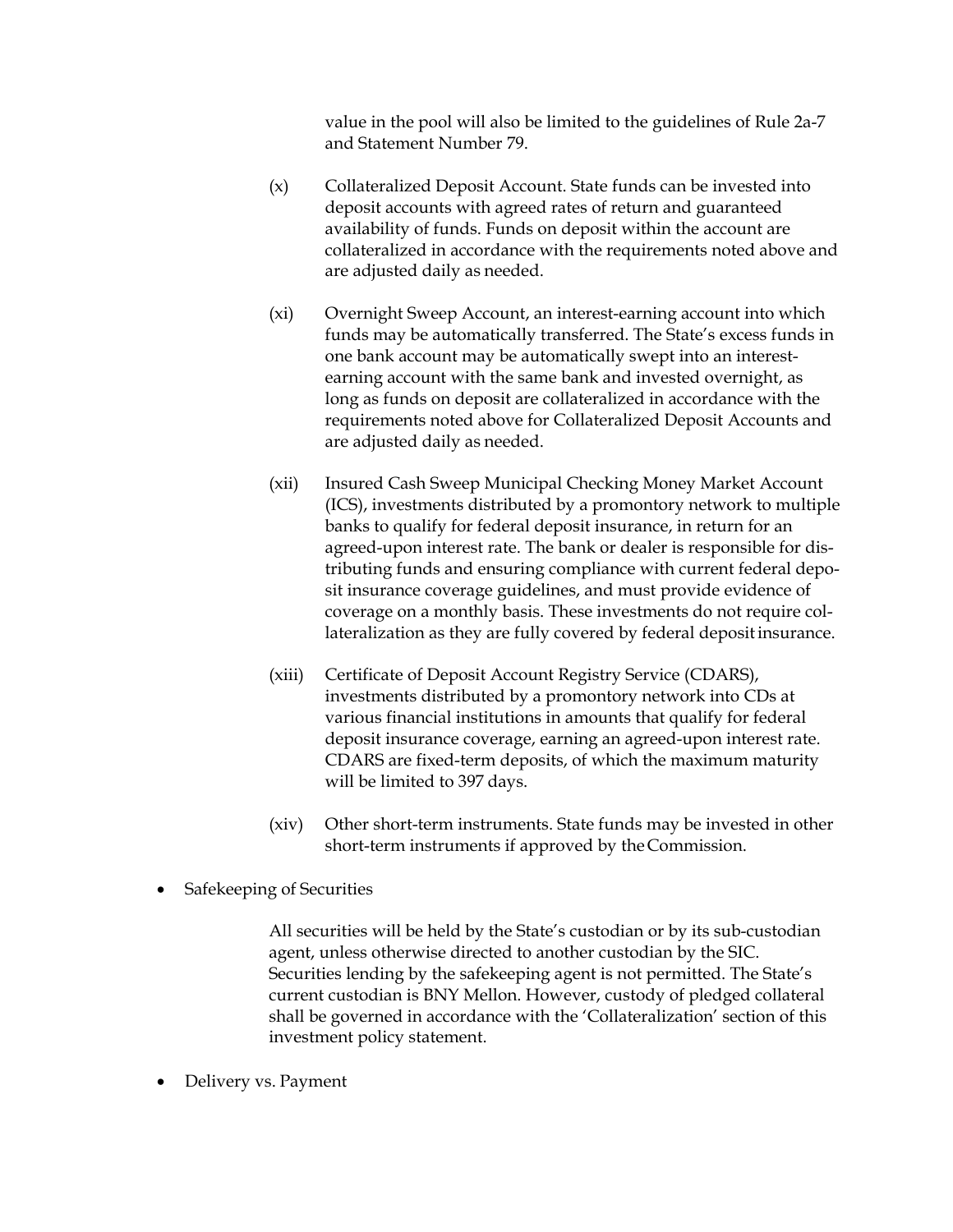In utilizing the delivery versus payment ("DVP") process, the State will not release funds to the selling institution until the security has been received by the State's custodian.

Competitive Pricing

Investment instruments shall be purchased with consideration of returns, security, diversification and other benefits to the state, subject to restrictions set forth herein. If a specific maturity date is known, Treasury staff will seek multiple quotes for similar instruments of similar maturity.

#### **4. Portfolio Diversification**

State funds held in short-term instruments will be diversified sufficiently to reduce overall portfolio risk. Proper diversification will include diversification by maturity, by instrument, and by institution as set forth below.

• By Maturity

Whenever possible, maturities of investments purchased shall be scheduled to coincide with projected cash flow requirements. However, the maturity characteristics of the portfolio must comply with the following schedule:

| <b>Total Portfolio</b>      | Required Minimum Percentage |
|-----------------------------|-----------------------------|
| <b>Investments Maturing</b> | of Total Portfolio          |
| 397 Days or Under           | 100%                        |
| 270 Days or Under           | 50%                         |
| 90 Days or Under            | 25%                         |
| 30 Days or Under            | 10%                         |

By Investment Instrument

The following schedule will be utilized as maximum percentages of the State's total short-term portfolio.

| 100% of portfolio |
|-------------------|
| 75% of portfolio  |
| 50% of portfolio  |
| 100% of portfolio |
| 25% of portfolio  |
| 15% of portfolio  |
| 75% of portfolio  |
|                   |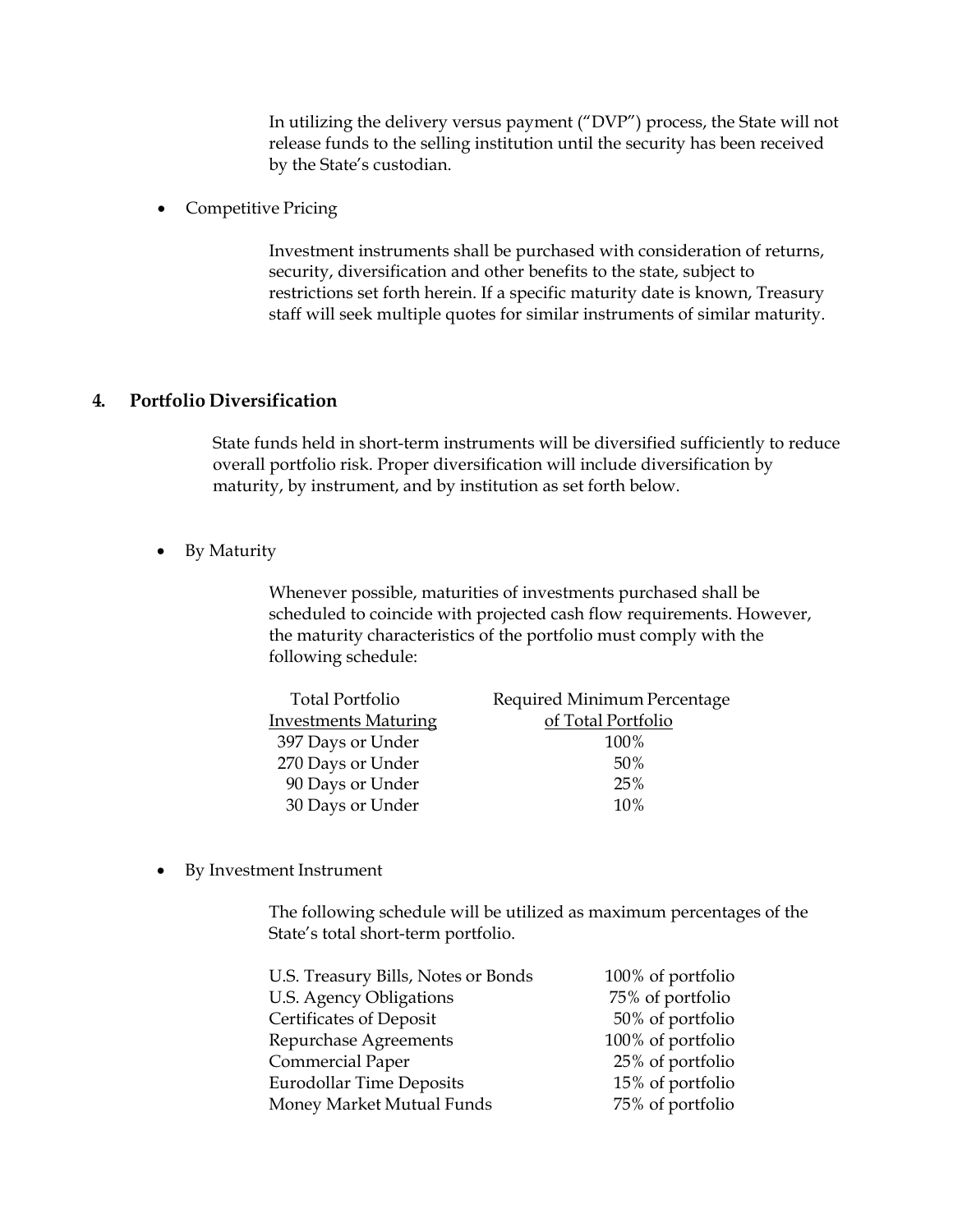| Ocean State Investment Pool        |
|------------------------------------|
| <b>Collateralized Deposits</b>     |
| <b>Insured Cash Sweep Accounts</b> |
| <b>CDARS</b>                       |

 $60\%$  of portfolio 75% of portfolio 50% of portfolio 50% of portfolio

The total amount invested in Collateralized Deposits and Certificates of Deposit combined may not exceed 75% of portfolio.

By Financial Institution or Corporate Entity

The following schedule will be utilized as maximum percentages of investments to be purchased from any one issuer as a percentage of the State's total short-term portfolio.

| U.S. Treasury Bills, Notes or Bonds | 100% of portfolio |
|-------------------------------------|-------------------|
| U.S. Agency Obligations             | 35% of portfolio  |
| Certificates of Deposit             | 20% of portfolio  |
| Repurchase Agreements               | 20% of portfolio  |
| <b>Commercial Paper</b>             | 10% of portfolio  |
| <b>Eurodollar Time Deposits</b>     | 15% of portfolio  |
| Money Market Mutual Funds           | 35% of portfolio  |
| Ocean State Investment Pool         | 60% of portfolio  |
| <b>Collateralized Deposits</b>      | 35% of portfolio  |
| <b>Insured Cash Sweep Accounts</b>  | 20% of portfolio  |
| <b>CDARS</b>                        | 20% of portfolio  |

Note: Total exposure by one single issuer is limited to 35% of the total short-term portfolio. Further, any combination of CDs, Commercial Paper and Eurodollar Time Deposits of one underlying financial institution must not exceed 15% of the total portfolio. Staff will also consider the size of the of the issuing or depository institution.

## **5. Vendor Selection Criteria**

All financial institutions and broker/dealers desiring to become qualified bidders for investment transactions must supply the following, if available:

- Current audited financial report.
- Proof of National Association of Securities Dealers registration.
- Latest published credit ratings by Standard & Poor's and Moody's.
- Certification of having read this investment policy.
- A letter from an officer of the financial institution or broker/dealer, which details the securities to be sold to the State.
- Most recent Community Reinvestment Act rating.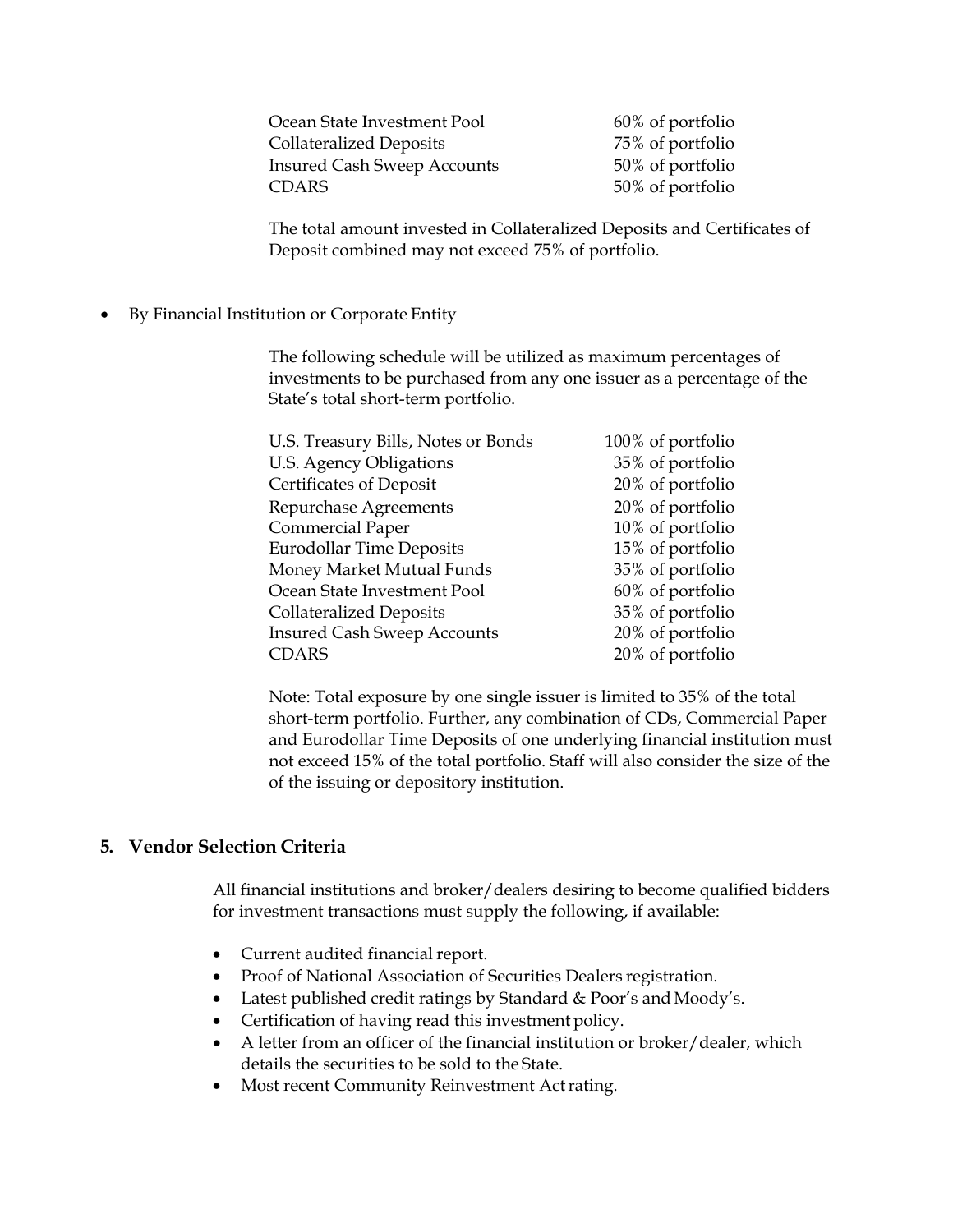Any financial institution or broker/dealer is eligible to make a written formal application to the General Treasurer's Office and if the institution meets or exceeds the guidelines outlined below, it may be considered for addition to the list. The General Treasurer's Office shall analyze institutions' latest published financial statements and consult with credit research reports prepared by nationally recognized rating agencies, to determine suitability for investment. Approval by the SIC is necessary for any financial institution or broker/dealer to be authorized for investment.

The General Treasurer's Office shall maintain a listing of all authorized financial institutions and broker/dealers, and make selection from those institutions when investing the State's funds. The General Treasurer's Office will keep credit ratings on file and comment to the SIC on any changes in ratings. Institutions that later fail to meet the minimum criteria may be removed from the authorized list.

Notwithstanding any of the foregoing, the General Treasurer's Office reserves the right, in its sole discretion, to withdraw its approval of any financial institution or broker/dealer at any time, without notice. Furthermore, the criteria for vendor selection and investment consideration are separate and distinct.

Only financial institutions meeting or exceeding the following criteria may be included in the list.

- Banks and Credit Unions
	- (i) The financial institution must be covered by federal deposit insurance from either the FDIC or National Credit Union Administration (NCUA).
	- (ii) The financial institution must meet or exceed the following:
		- Three years of operating history
		- An investment-grade short-term rating from a nationally recognized statistical ratings organization (NRSRO), or a minimum grade of Satisfactory from a bank rating service, e.g. Veribanc
		- Positive return on assets in four of the last six quarters
		- Federal Reserve risk-based capital ratio of at least 8%
		- Non-performing assets as a percentage of total assets less than 3%.

Any banking institution that does not meet these minimum criteria may be approved by exception only through a unanimous vote by the State Investment Commission.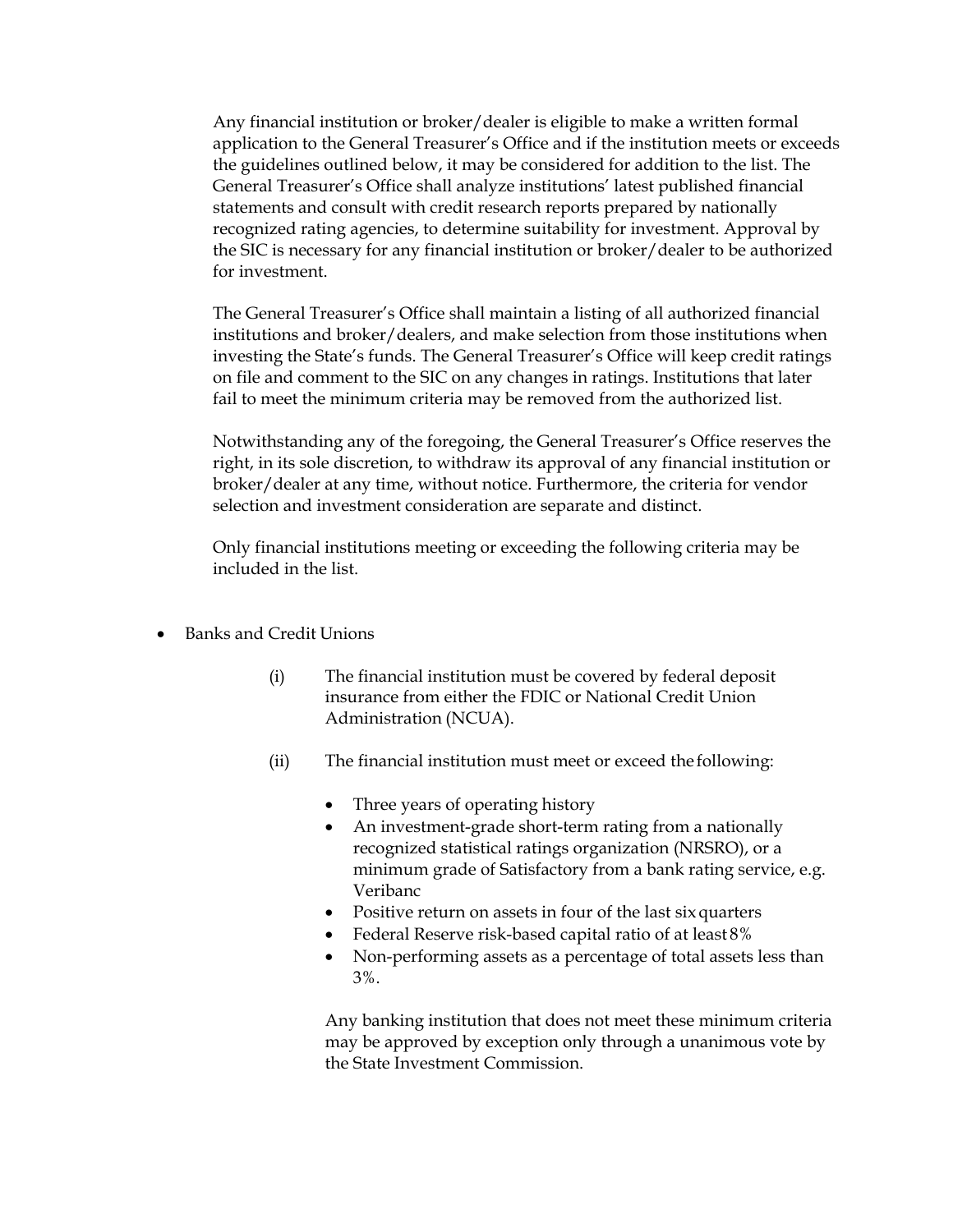• Broker/Dealers

Only approved broker/dealers will be used by the State. Broker/dealers must be regulated by the Securities and Exchange Commission and be members in good standing of the National Association of Securities Dealers. In addition, the broker/dealers must meet or exceed the following criteria:

- a. Three years of operating history
- b. \$250 million in capital
- c. Positive return on assets in four of the last six quarters

Any broker/dealer that does not meet these minimum criteria may be approved by exception through a unanimous vote by the State Investment Commission.

## **6. Preference for Banks with Outstanding Community Reinvestment Act Ratings**

The State's Linked Deposit Policy is set forth in Rhode Island General Laws Sections 35-4-4.1 through 35-4-4.7. The policy aims to increase the availability of capital and banking services in low- and moderate-income neighborhoods in Rhode Island. The law requires the State to give preference when investing to institutions achieving an "outstanding" Community Reinvestment Act rating.

#### **7. Preference for Participants in the Community Deposit Program**

Without sacrificing the safety, security and liquidity of State deposits, the State Investment Commission permits up to \$40 million of the state's excess cash balances to be invested at banks and credit unions that put this capital to work supporting Rhode Island-based small businesses through the Community Deposit Investment Program.

To qualify for the Community Deposit Investment preference, banks and credit unions must meet the requirements set forth in this Short-Term Investment Policy and pay a market-acceptable rate on investments. Treasury will allocate investments to these institutions according to the criteria listed below:

a) Banks and credit unions making loans of \$250,000 or less, including lines of credit, to small businesses, [defined as businesses with up to 100 employees at the time of application] may receive deposits of equal value to the principal of each loan